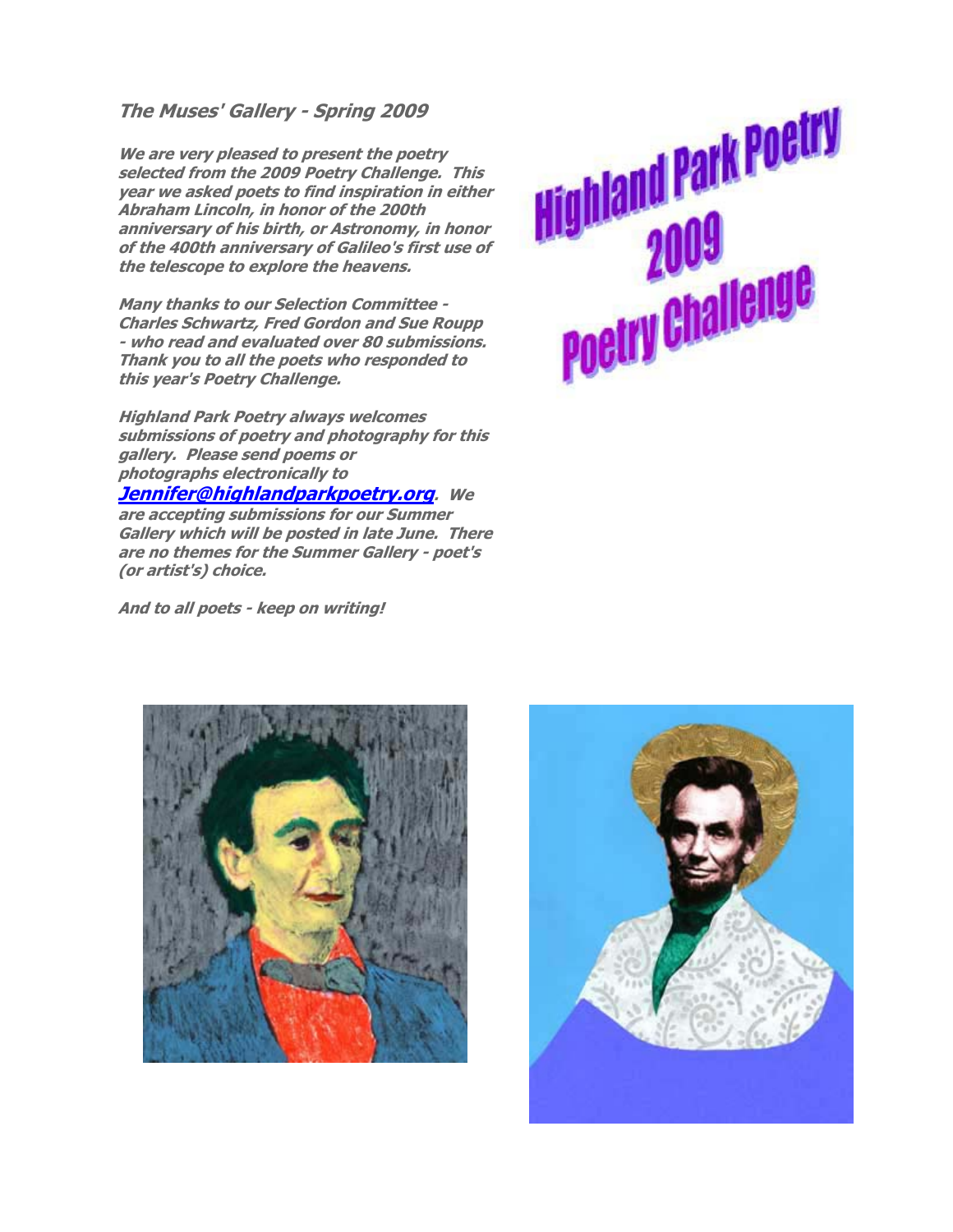# Young Abe Learns To Read I teach children how to read

#### **By Michael Brownstein**

1st Place Adult Resident

two hundred years later, hard working children, natural reading children, struggling children, children of slave ancestors, children of sharecropper grandparents, children brilliant with reading.

Young Abe found strength in words, power in the light of fire. He held to them courageously, as he did great oak in need of clearing.

They say he did not end slavery, but at war's end, slavery was dead. They say he did not understand state's rights, but he kept the states united.

Young Abe gre into what was needed, the fire in the fireplace burning, the gift of light nourishing him, the gift of words, a way with words, reader, intellect, man.

I teach children how to read two hundred years later, children who understand value once not given them as a right, children who sit in the front of the bus with books, children bright with words, children remembering Young Abe and how he learned to read.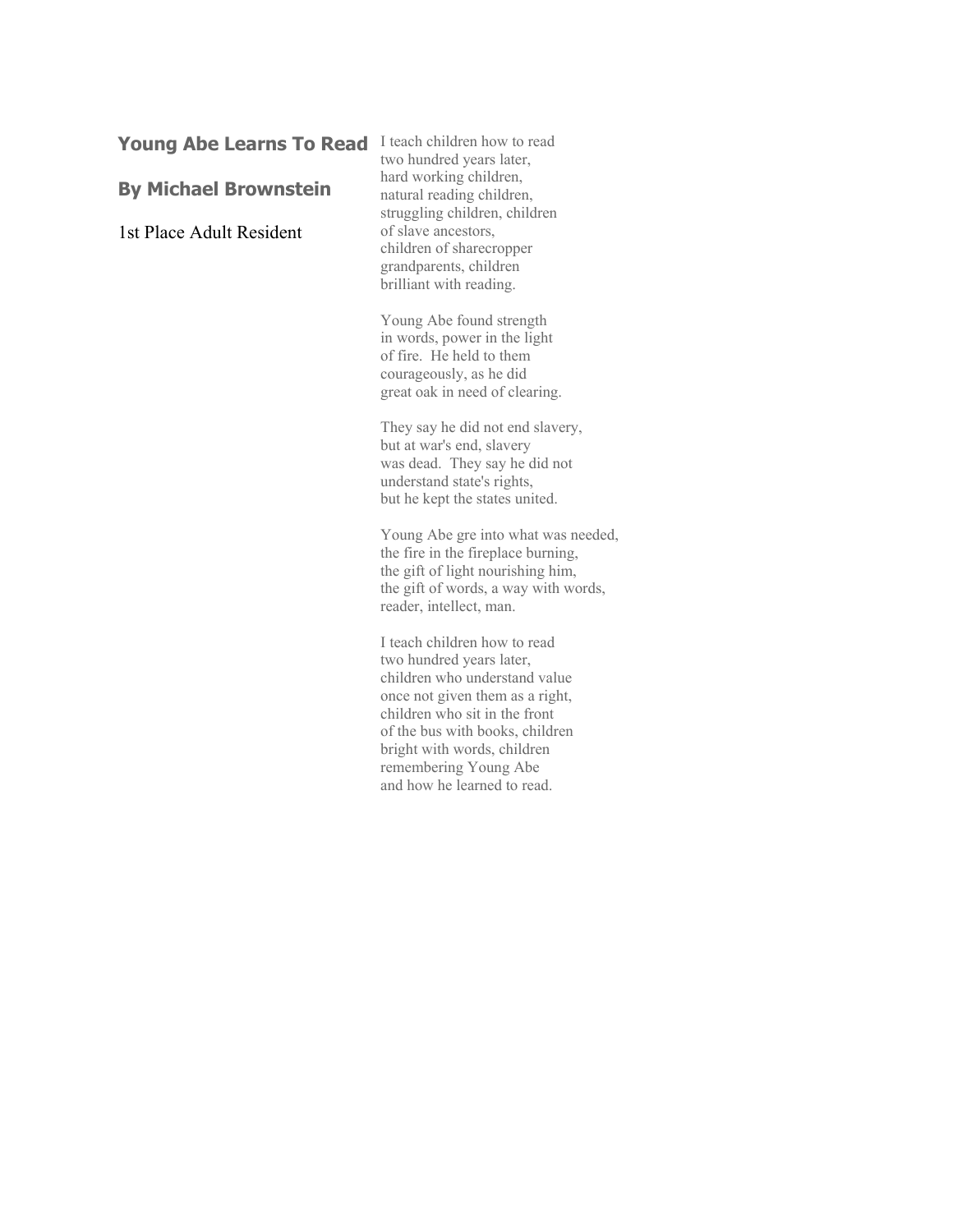

Robert Klein Engler, Photographer

| <b>Visiting Tombs on a Sunny</b><br><b>Day</b>                          | From afar, the gold leaves fall like coins.<br>Piles of treasure accumulate on the ground.<br>Such a wealth of dying, all afford it.                   |
|-------------------------------------------------------------------------|--------------------------------------------------------------------------------------------------------------------------------------------------------|
| <b>By Robert Klein Engler</b><br>1st Place<br><b>Adult Non-Resident</b> | Today, you come upon Lincoln's tan house<br>with green shutters through a row of oak trees.<br>Tourists line up, America looking for her saints.       |
|                                                                         | I grew up in a wooden house built like this,<br>clapboards around our immigrant loneliness.<br>Rusty locks hardly kept out the wind and poverty.       |
|                                                                         | There is something of darkness, something<br>of shadow that embraces this man, gone away<br>from Springfield, a train of sparks his destiny.           |
|                                                                         | Down the street, the Capitol dome shimmers.<br>There, marble halls echo with the language<br>of lawyers, and leather footsteps left behind.            |
|                                                                         | What more can I do for his memory than pick<br>up acorns and try to put back on their little hats.<br>My life of words is gone the way it has as well. |
|                                                                         | At Oak Ridge, the stone tomb opens its dark<br>mouth of doors with the damp suction of a kiss.<br>Flags, names, schoolchildren, the friction of eyes.  |
|                                                                         | Think of the primeval forest once here.<br>Great trees let loose their leaves to the wind.<br>A carpet of tan shavings covers the ground.              |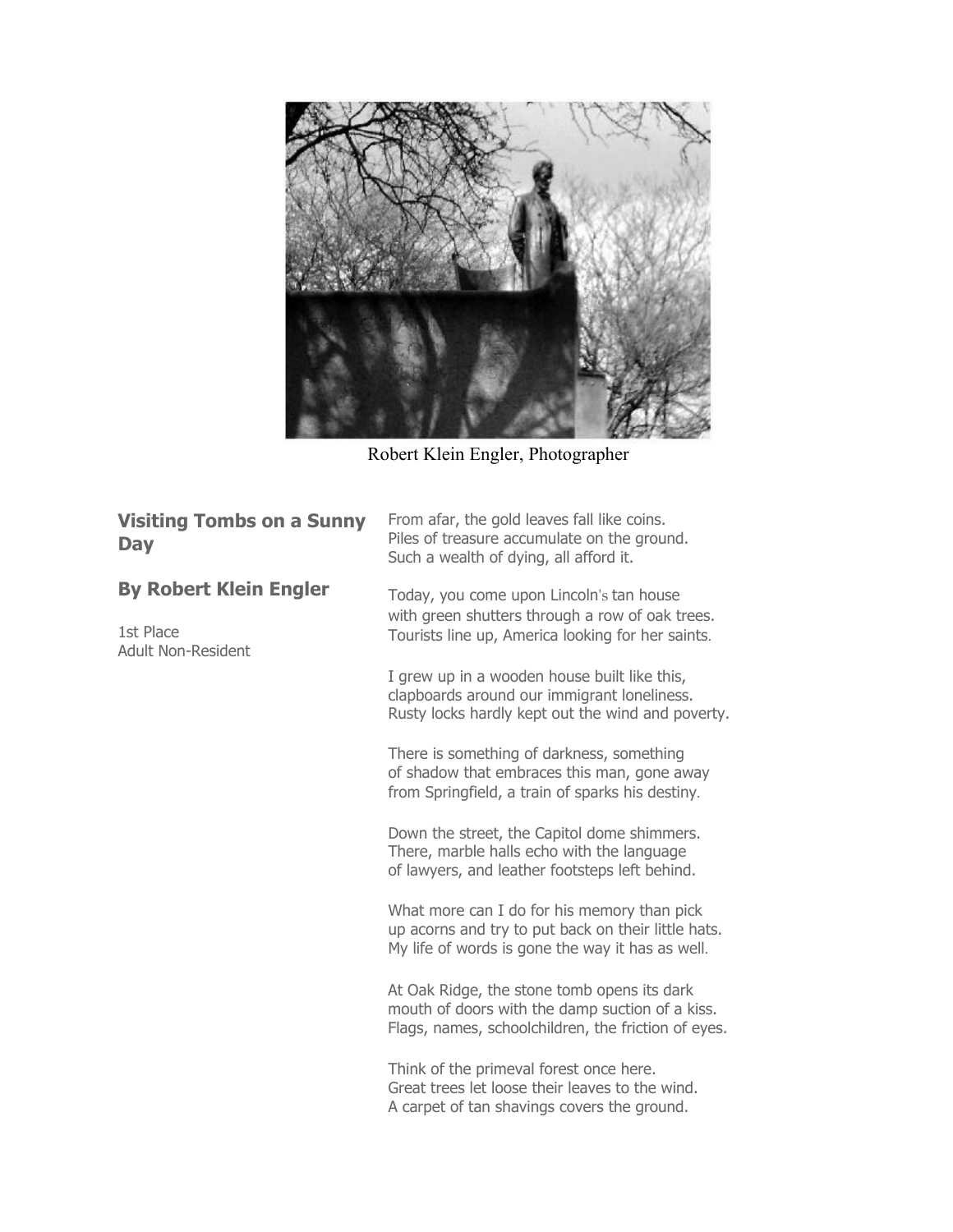Worlds hold by their roots, are as they should be. Say only sorrow is a shadow across the centuries, across dark eyes, a beard, the tall, black hat.

Because life turns to good, the heart needs a place--let the heart's nest be allowed here. Something of glory comes out of Illinois.

**Night** 

#### **By Rachel Powers**

1st Place Astronomy - Student

# **As If By Magic**

### **By Arielle Van Deraa**

1st Place Lincoln - Student

## Staring at black sky **Watching still moon, floating stars Wondering about night**

As if by magic, a boy was born. As if by tragedy, the mother died. As if by fate, the family was poor. As if by childhood, the boy grew. As if by chance, he entered politics. As if by love, he was married, soon with four sons. As if by luck, he became President. As if by desperateness, he attempted to stop the Civil War. As if by goodness, his wish was granted. As if by time, four days passed. As if by madness, a man shot the President. S l o w l y f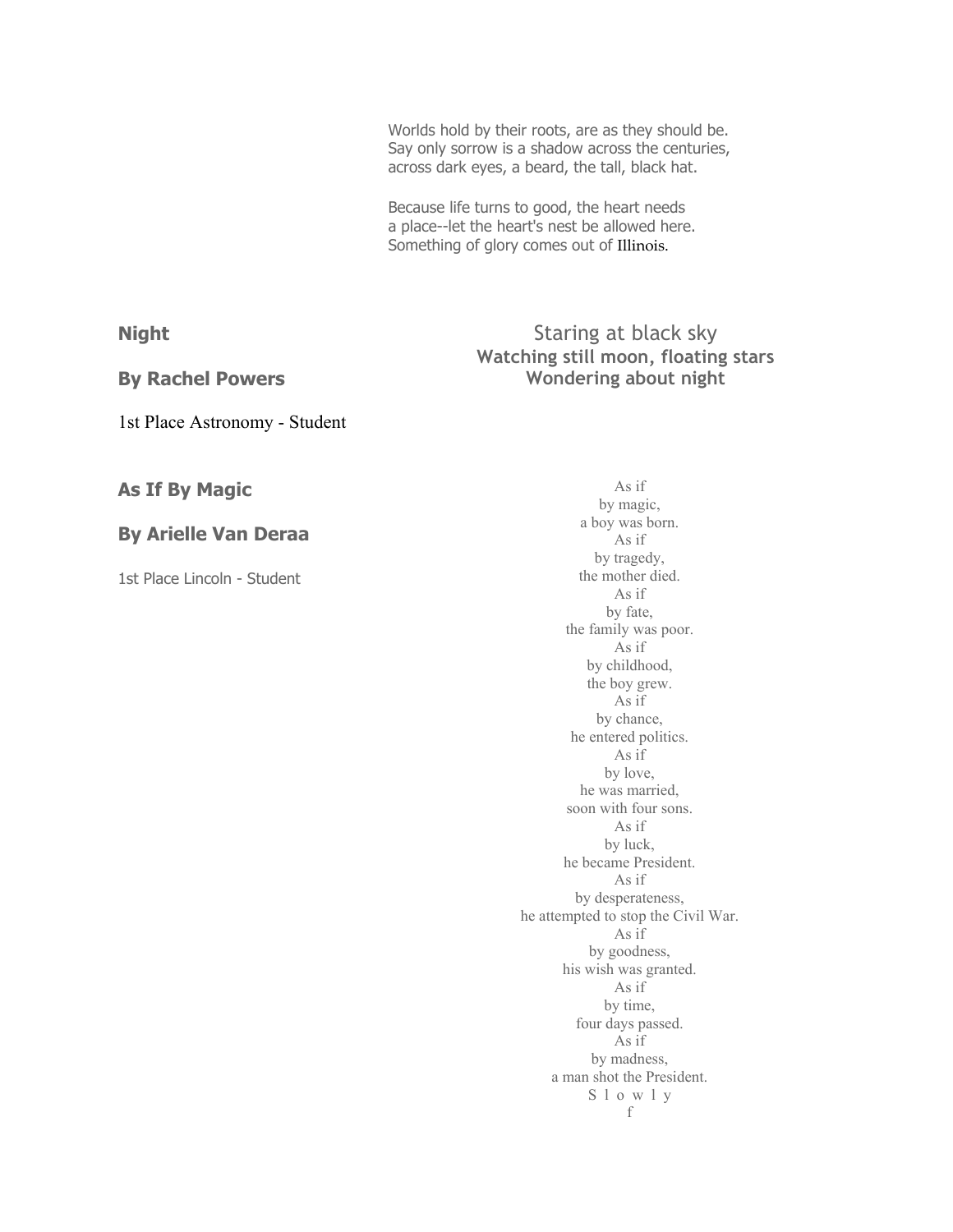a l l i n g for a day. Then As if by sadness, a funeral was held. As if by death, President Abraham Lincoln was gone. As if by history, his legend remains. And as if by magic, we thank you.



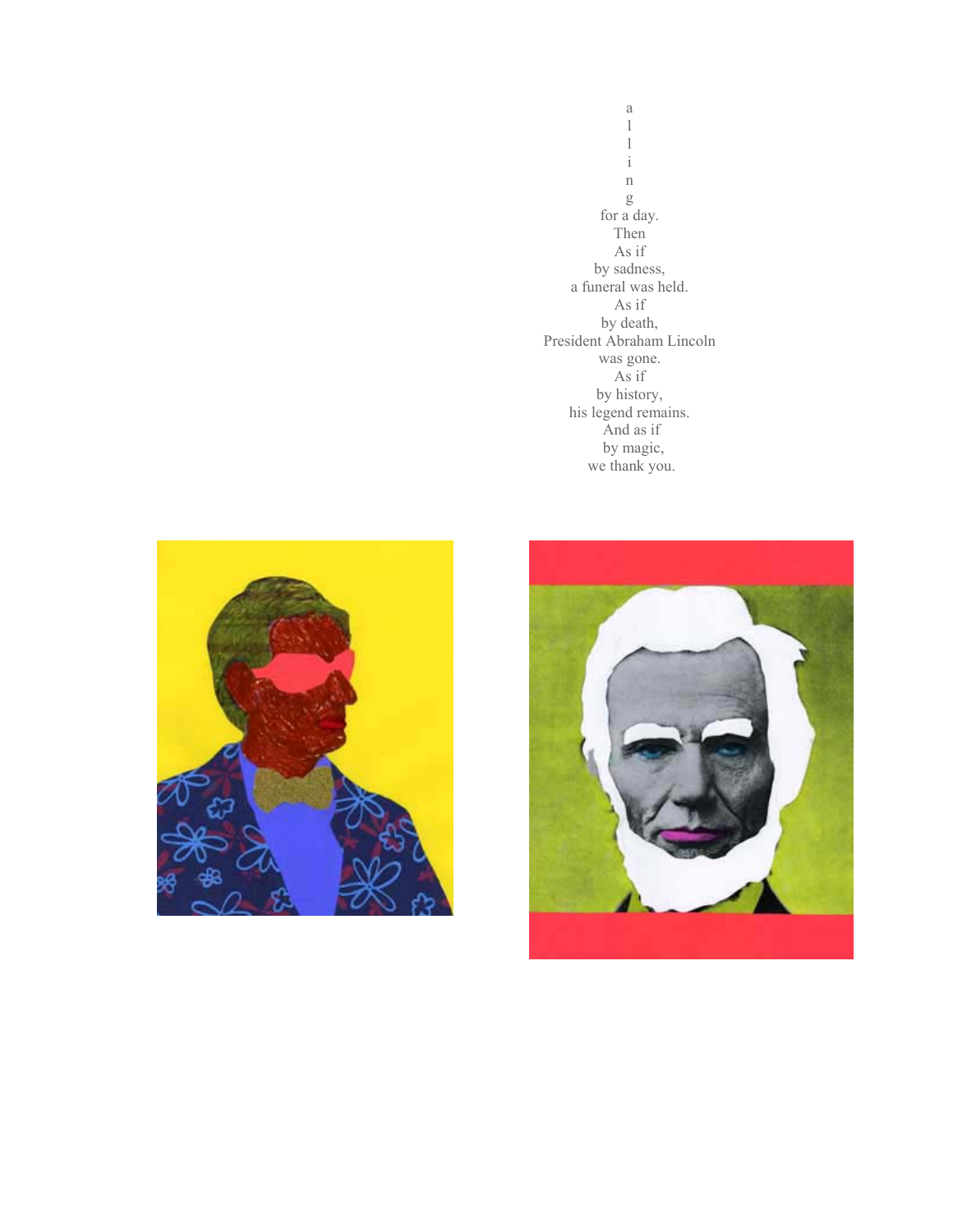# **The Simple Country Life**

# **By Charles Zafonte**

2nd Place Adult Non-Resident

I

Get on up at the crack of dawn Light the fire, stifle a yawn Gather the eggs, mend your boot Scrape the callouses off your foot Feed the chickens, water the squash Clean the stable, hang the wash Fix the fence, prime the pump Take all of last year 's trash to the dump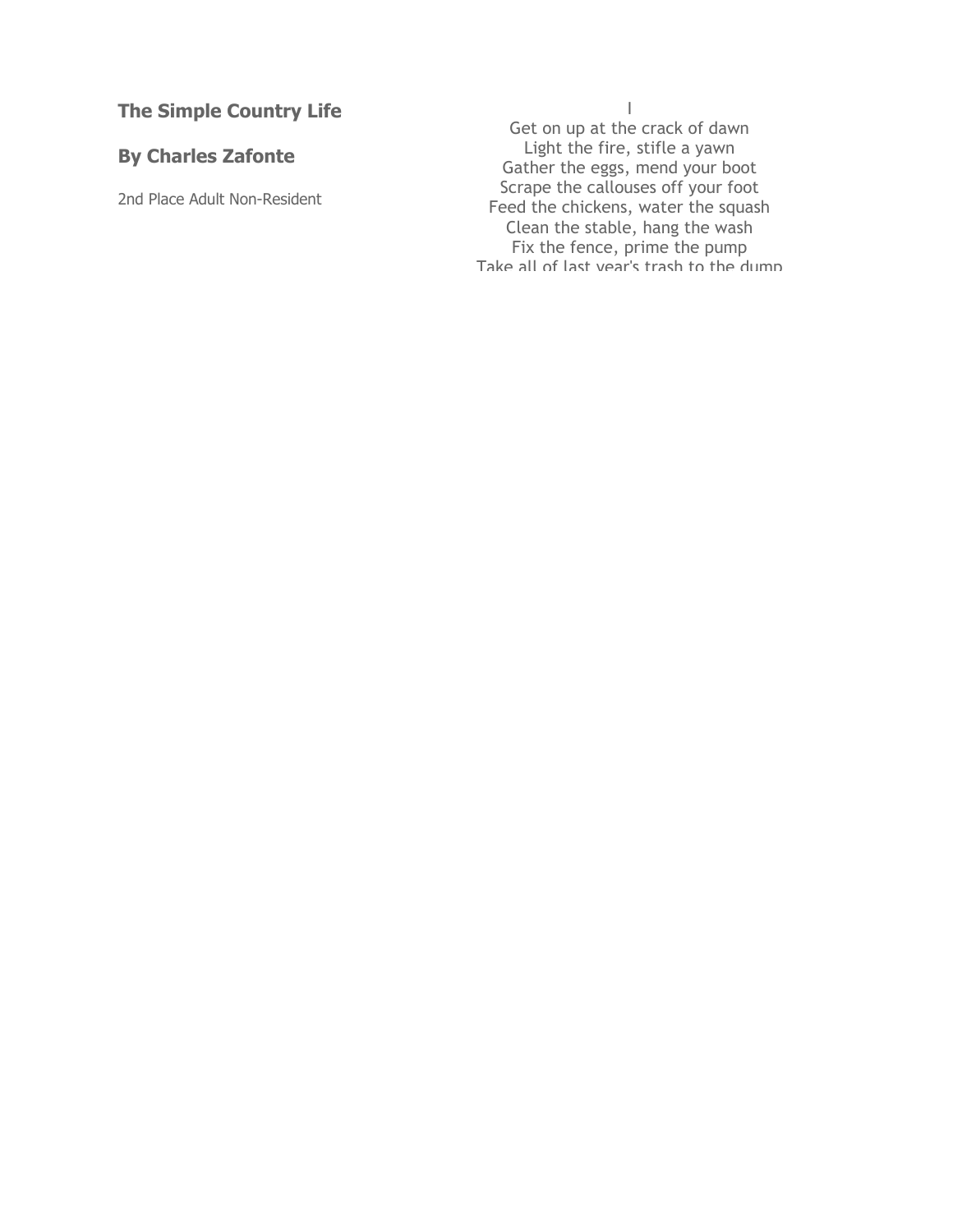| My Pal, Gal<br><b>By Carol Spielman Lezak</b><br>2nd Place Adult Resident | Galileo, you great big lug, you son of a gun, you<br>You were brilliant beyond belief.<br>There you were-you practically just started shaving and<br>already you were timing oscillations and measuring amplitude<br>and what did you discover? Just the isochronal nature of the<br>pendulum.<br>(And did that nutcase Poe thank you when he wrote The Pit and<br>Pendulum? Nada!)                                                            |
|---------------------------------------------------------------------------|------------------------------------------------------------------------------------------------------------------------------------------------------------------------------------------------------------------------------------------------------------------------------------------------------------------------------------------------------------------------------------------------------------------------------------------------|
|                                                                           | U. of Pisa let you sit on their faculty-<br>and my G-d, you were barely drinking age.<br>Your buddies were still trying to figure out<br>which way was up, but there you were-<br>what an overachiever-you were ballsy enough<br>to shock those Aristotelians to their boots with your<br>outta-this-world ideas on laws and bodies of motion.<br>Awesome, the angst you caused. You said<br>projectiles' paths are parabolaswho'd a thunk it? |
|                                                                           | But, Gally, did you go too far? You dared<br>to show that cockamamie telescope to Rome.<br>You thought Copernicus had it right with<br>his solar system idea, but those Romans<br>told you to stifle. I gotta tell you, you sure stood up<br>to those Inquisition folks. What chutzpah!<br>The earth? A moving body? What gall you had.                                                                                                        |
|                                                                           | So, I hope you liked Siena, where they sent you-<br>maybe not your first choice-it's no Pisa, I can tell you,<br>but at least they didn't boil you in oil.<br>And that last book of yours-your Dialogues on Two New<br>Sciences-<br>whew-at least the Inquisitors left your body intact<br>so you could keep on your quest of scientific truth.                                                                                                |
|                                                                           | I read every word you ever wrote, buddy. Did I always get it?<br>Are you kidding? No way, you brainiac, you!<br>Your telescope was about as far as I could get,<br>but, wow, did it ever open up my universe!                                                                                                                                                                                                                                  |

**The Star** 

# **By Arielle Kimbarovsky**

2nd Place Astronomy - Student

The Star Like dew at dawn Moving across the darkness Sparkling against the night sky **Glitter**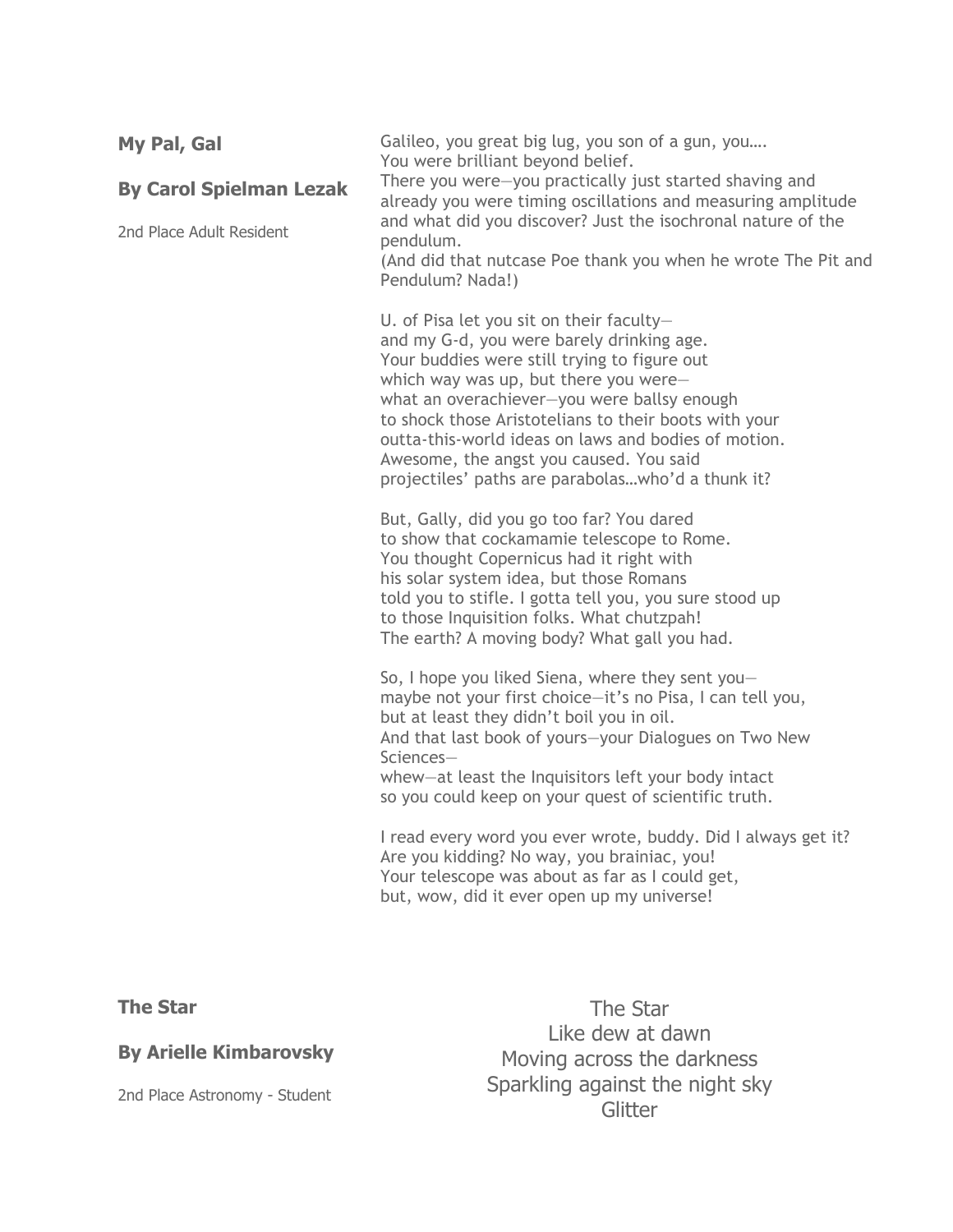## **Lands O' Lincoln**

### **By Anne Greene**

2nd Place Lincoln - Student

Oh, Lincoln he was of Kentucky He was born quite a poor lad In truth he was really quite plucky He lived along side of his dad

Oh, Lincoln he went to Indiana His mother she died of a cow From Kentucky straight to Indiana Just to find a new place to plow

Oh, Lincoln he moved to Illinois With father and stepmother too As a man he went into employ As his fame as a person it grew

Oh, Lincoln was called to Washington For now he was president The war started and neared its completion But his life was completely spent

Oh, Lincoln he lay on his deathbed He was shot by John Wilkes Booth Nine hours later he was pronounced dead And the people faced the brutal truth

LINCOLN IS DEAD



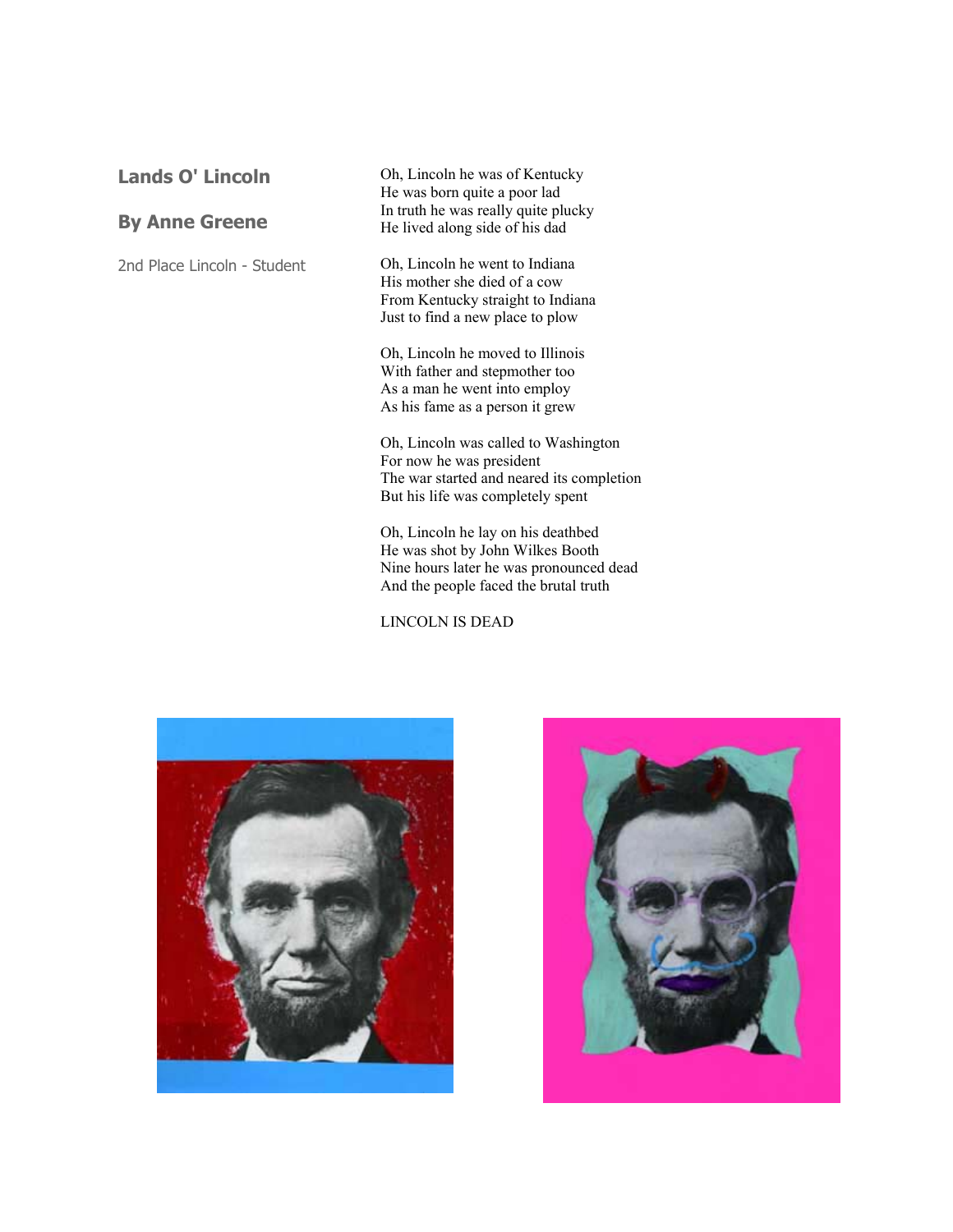| What is the Nature of a<br><b>Man Named Lincoln</b> | What is the nature<br>Of a man who will not give up<br>Will not stand by quietly<br>As his country is torn apart                                                                                             |
|-----------------------------------------------------|--------------------------------------------------------------------------------------------------------------------------------------------------------------------------------------------------------------|
| <b>By Bruce McNutt</b>                              |                                                                                                                                                                                                              |
| 3rd Place Adult Non-Resident                        | What lies in the heart<br>Of the man who believes that all men are equal<br>Not favored by the creator<br>By the color of their skin                                                                         |
|                                                     | What is the price of doing what is right<br>Standing for noble causes<br>Unwilling to bend<br>The future consequences<br>Too terrible to comprehend                                                          |
|                                                     | What goes through the mind of a man<br>Ruled by principles and a larger purpose<br>When the heart of the country is split asunder<br>Boys, young men cut in two<br>A torrent of blood flowing in the streams |
|                                                     | What is the outcome of a nation divided<br>Families and friends, their loyalties at odds<br>Fighting to the death for four long years<br>No winners to be counted at the end                                 |
|                                                     | What are the traits of the man<br>Who remains firm in his resolve<br>Despite chaos and mayhem surrounding him<br>Believing that he is right<br>A house divided cannot stand                                  |
|                                                     | What is the nature of a man who gets it right<br>When even he is not sure that he sees the light<br>What is the nature of a man named Lincoln                                                                |
| <b>Moonbeam Magic</b>                               | Moonlight<br>pulsing in the cold blue night                                                                                                                                                                  |
| <b>By Herb Berman</b>                               | hides more than it tells.                                                                                                                                                                                    |
| 3rd Place Adult Resident                            | On skeletal winter nights<br>I stare into moonbeam shadows<br>and long for moonbeam magic<br>glistening still at the deep dim edge<br>of an almost-remembered childhood,<br>its lost wonder and awe.         |
|                                                     | Moonlight won't reveal its secrets,<br>dance in its own bleak shadow                                                                                                                                         |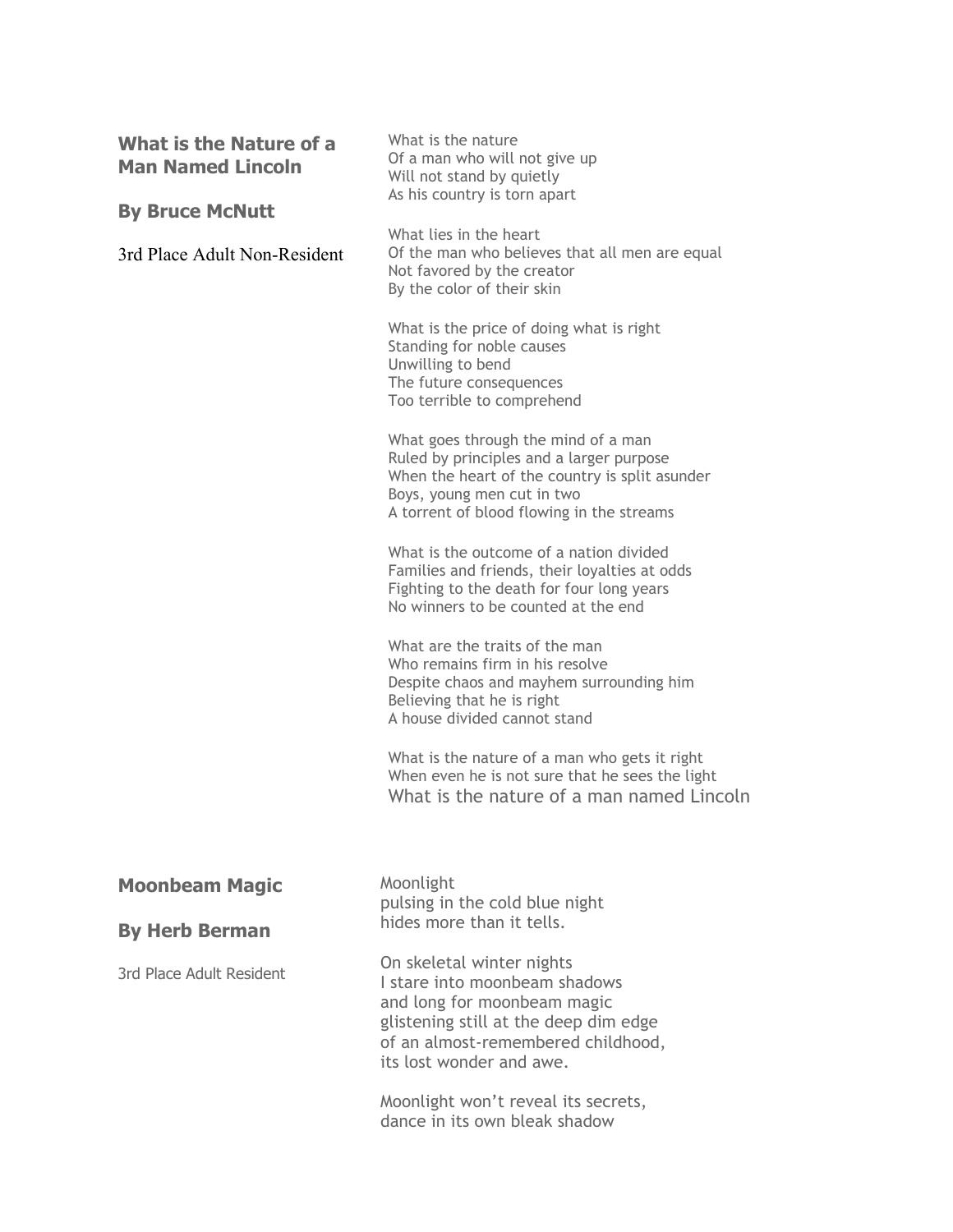or bend beyond the corners of its fickle radiance. It won't reveal what it knows of itself. The moon is full tonight. Does it mirror what I never dare to know? **Deep Into Outer Space By Kate Bernstein**  3rd Place Astronomy - Student All nine planets in outer space Like a big parade in a never ending place They're all different colors and all different shapes They dance and spin in such grace The sun is sizzling on the other side It is so big it can't event hide If you get too close, zap, you're gone It is orange sherbert swimming by tide

> Dark, light, dusty and small The moon is Earth's gray, little ball The moon is like a big marshmallow Not that far away, you might hear its call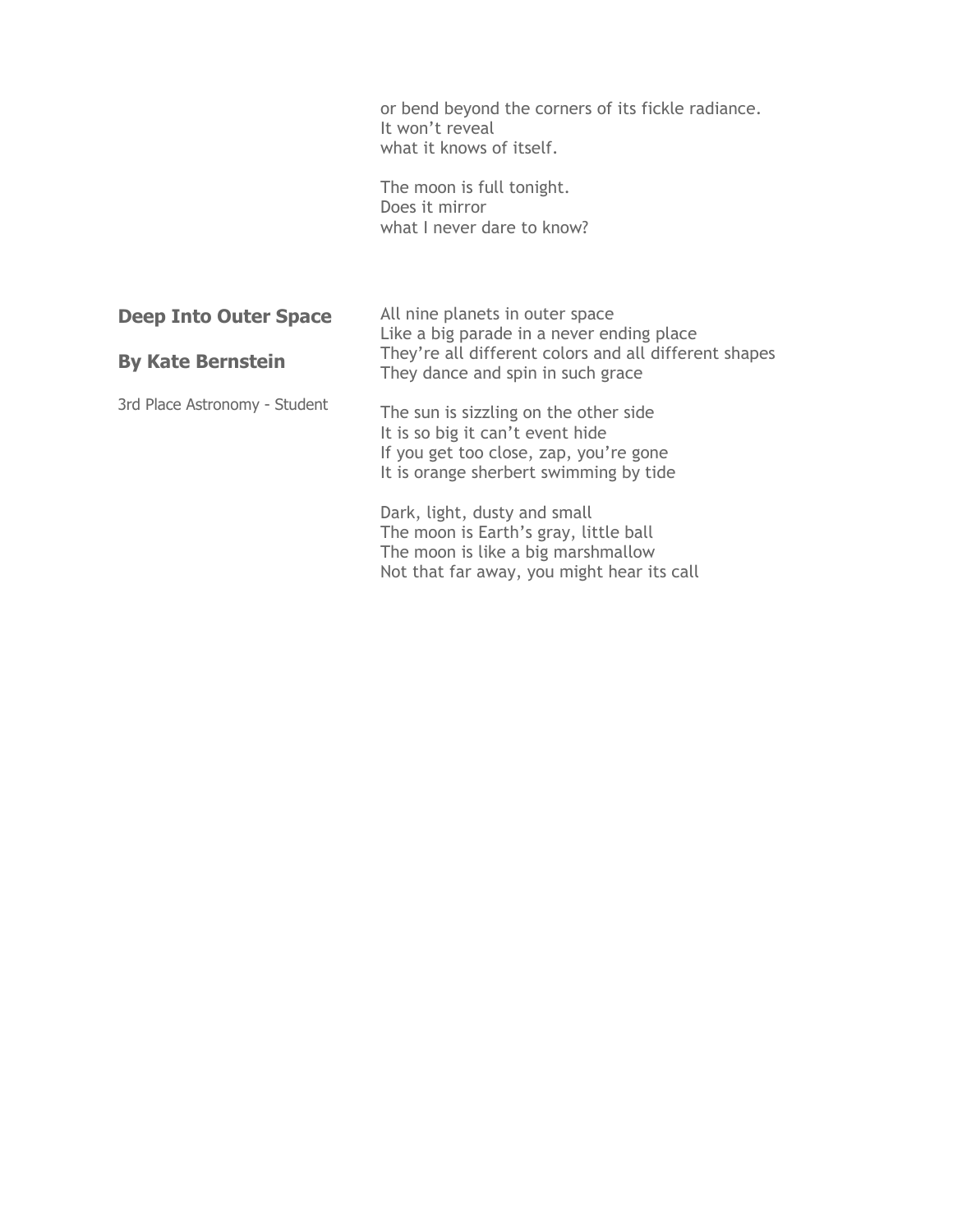

Saturn V Rockets by Mark Fisher, Photographer

### **one senryu three haiku and one tanka**

reading yesterday's paper . . . my horoscope

**By Charlotte Digregorio** 

4th Place Adult Non-Resident

starry night . . . a transient outside the depot reads a city map

runner in training . . . feet pounding pavement eyes fixed on the stars

braving the night in bitter cold no stars

alone on the road by moonglow, stars illuminate forgotten stillness . . . looking upward i see you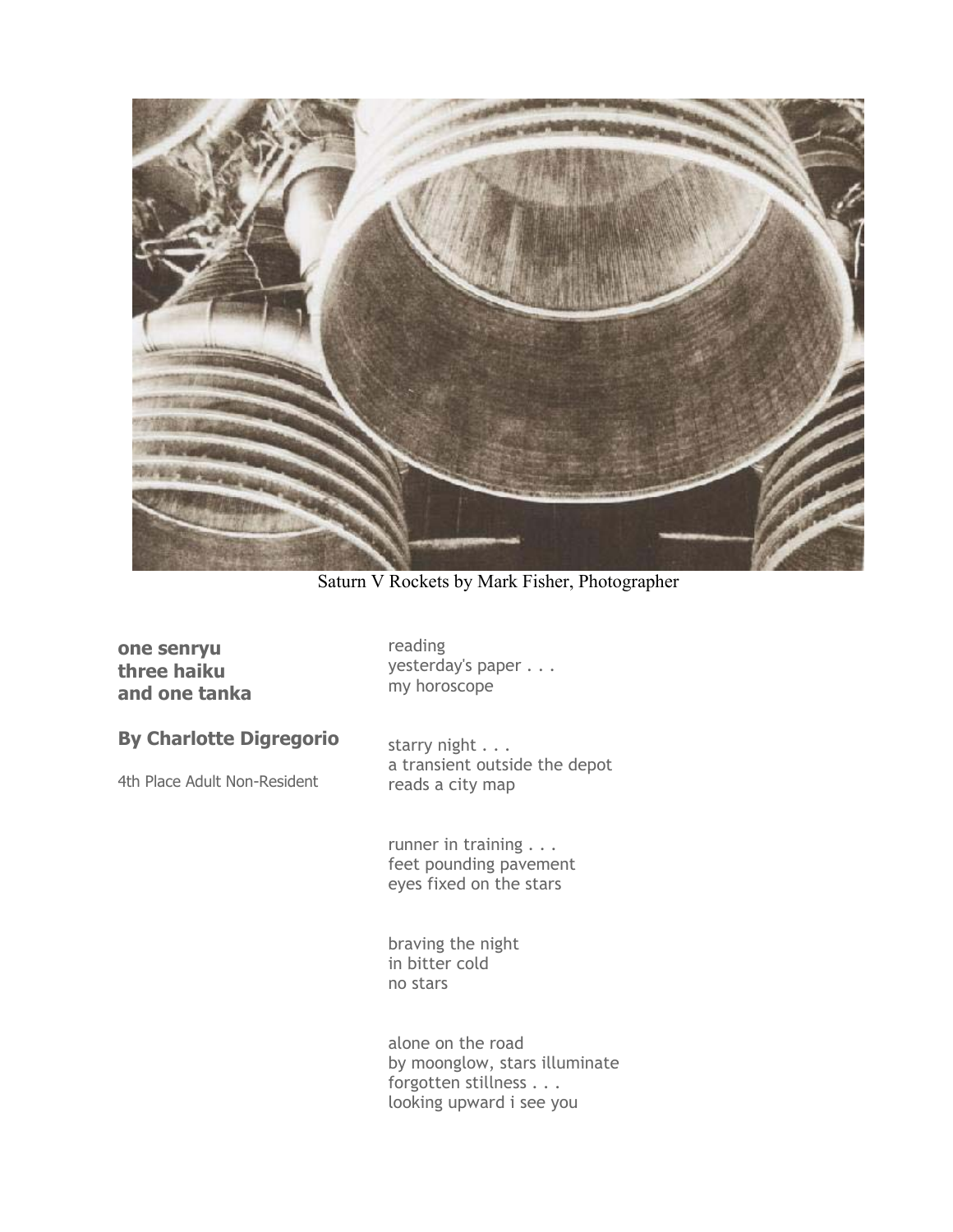# sharing my path

| <b>Lincoln Writes to Death</b>                      | April 15, 1861<br>Night                                                                                                                                                                                                                                 |
|-----------------------------------------------------|---------------------------------------------------------------------------------------------------------------------------------------------------------------------------------------------------------------------------------------------------------|
| <b>By Arthur Miller</b><br>4th Place Adult Resident | Friend,<br>The nation chases me like a slave.<br>This morning in public I went blind.<br>What frightens me is the world<br>and the chance that it will barge<br>through my blackness, diluting<br>my peace with light.                                  |
|                                                     | Everywhere men draw lines<br>and women are locked in<br>history without a voice<br>to melt gunpowder into summer.<br>My wife has gone mad<br>and only speaks during sunrise.<br>All day I watch the buzzard.                                            |
|                                                     | My dreams are full of prowlers<br>and enormous scissors.<br>Two letters arrive.<br>The South expects me to shave<br>all my hair and paint<br>my body gray.<br>The North demands whitewash.                                                              |
|                                                     | Death, why are you pouring<br>needles on us?<br>Isn't it enough to eventually flood<br>our bodies with the rains<br>The smell of worms?<br>Must you infect my children<br>with your business?                                                           |
|                                                     | This evening I screamed at a squirrel;<br>it left me holding an acorn,<br>so I followed it into hibernation.<br>No one has seen me<br>For days and my legislation<br>Is composed behind trees,<br>Yet there is relief in darkness.                      |
|                                                     | Inside an oak everyone looks the same.<br>Black and white share shadows<br>while skin is merely a lid on the bones.<br>I envy the harmony of squirrels.<br>They are baffled by our stretching<br>land until the soil splits<br>and we divide our roots. |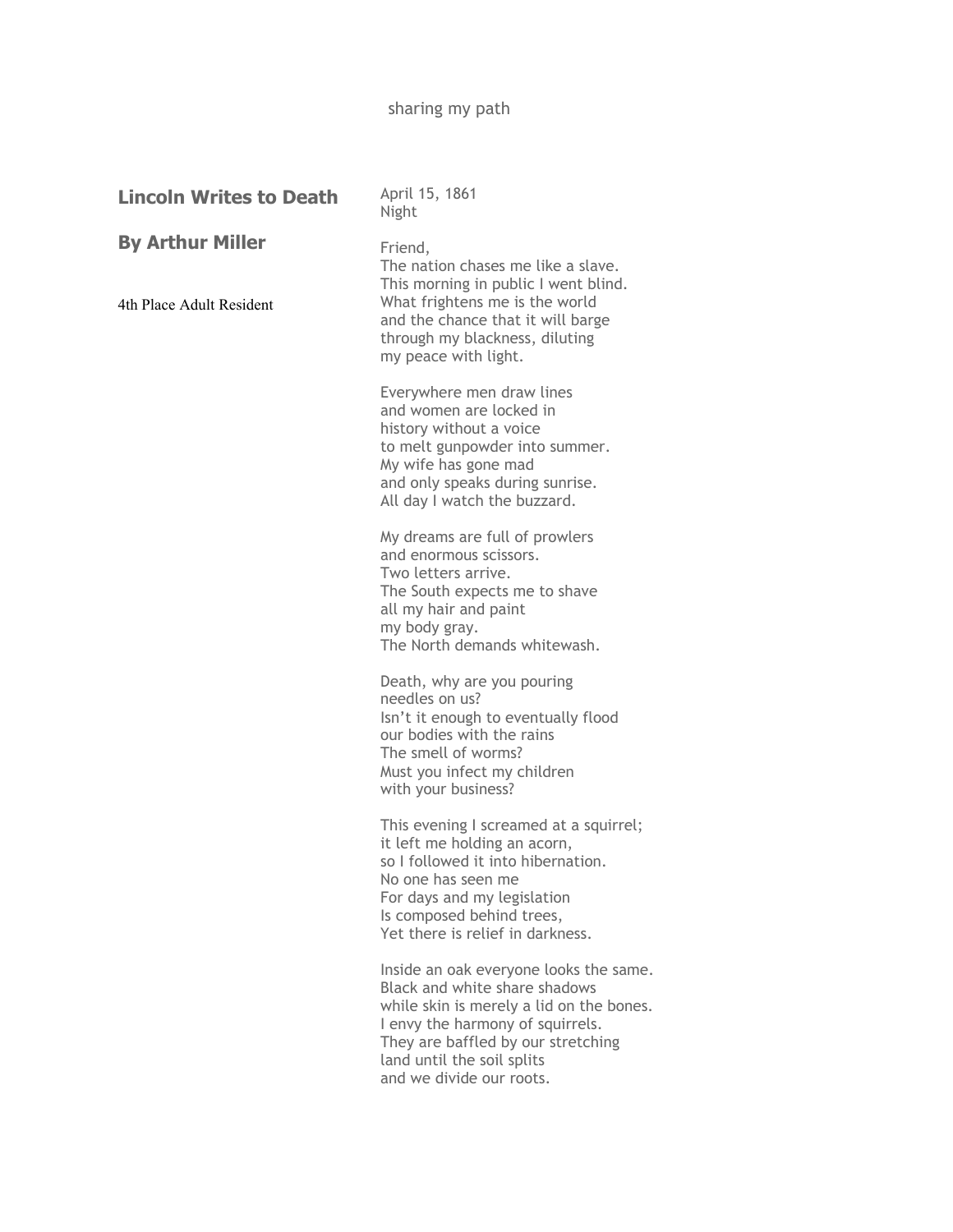|                               | Death, you are the only thing that lasts<br>a constant<br>dependable clock with appendages<br>which would no more divide<br>time in two directions<br>than extend a President<br>a third eye. |
|-------------------------------|-----------------------------------------------------------------------------------------------------------------------------------------------------------------------------------------------|
|                               | In closing, I emerge<br>leaving branches and womb<br>without my insomniac pecking.<br>I must operate<br>with no tools of surgery<br>bleeding the body of America<br>with a delicate knife.    |
| <b>Out of this World</b>      | One, two, three, four, five, six, seven,<br>Look at the stars wink down from heaven,                                                                                                          |
| <b>By Molly Fortnow</b>       | Eight, nine, ten, too hard to count,<br>You see the stars in tremendous amounts!                                                                                                              |
| 4th Place Astronomy - Student | Take me to the nearest star,<br>Even though it might be far,<br>At the speed of light we'll whiz through space,<br>Outrun them all, and win the race.                                         |
|                               | The stars are enormous in size,<br>Hotter than lava, an owl as wise,<br>Although inhabitable, great balls of gas,<br>From afar, stars are tiny shards of glass.                               |
|                               | Stars have lived from trillions of years,<br>Not one has died, or so it appears.<br>They still stand twinkling in the sky,<br>Staring down at us with gleaming eyes.                          |
|                               | Look to that deep blue sea of stars,<br>You can see Mercury, Venus and Mars.<br>In the solar system are eleven planets,<br>But only a telescope can see most of them, can it?                 |
|                               | So pack your bags and hold on tight,<br>We're off to see a stunning sight.<br>Through the sky we'll sail and soar,<br>Until the night has passed once more.                                   |
|                               |                                                                                                                                                                                               |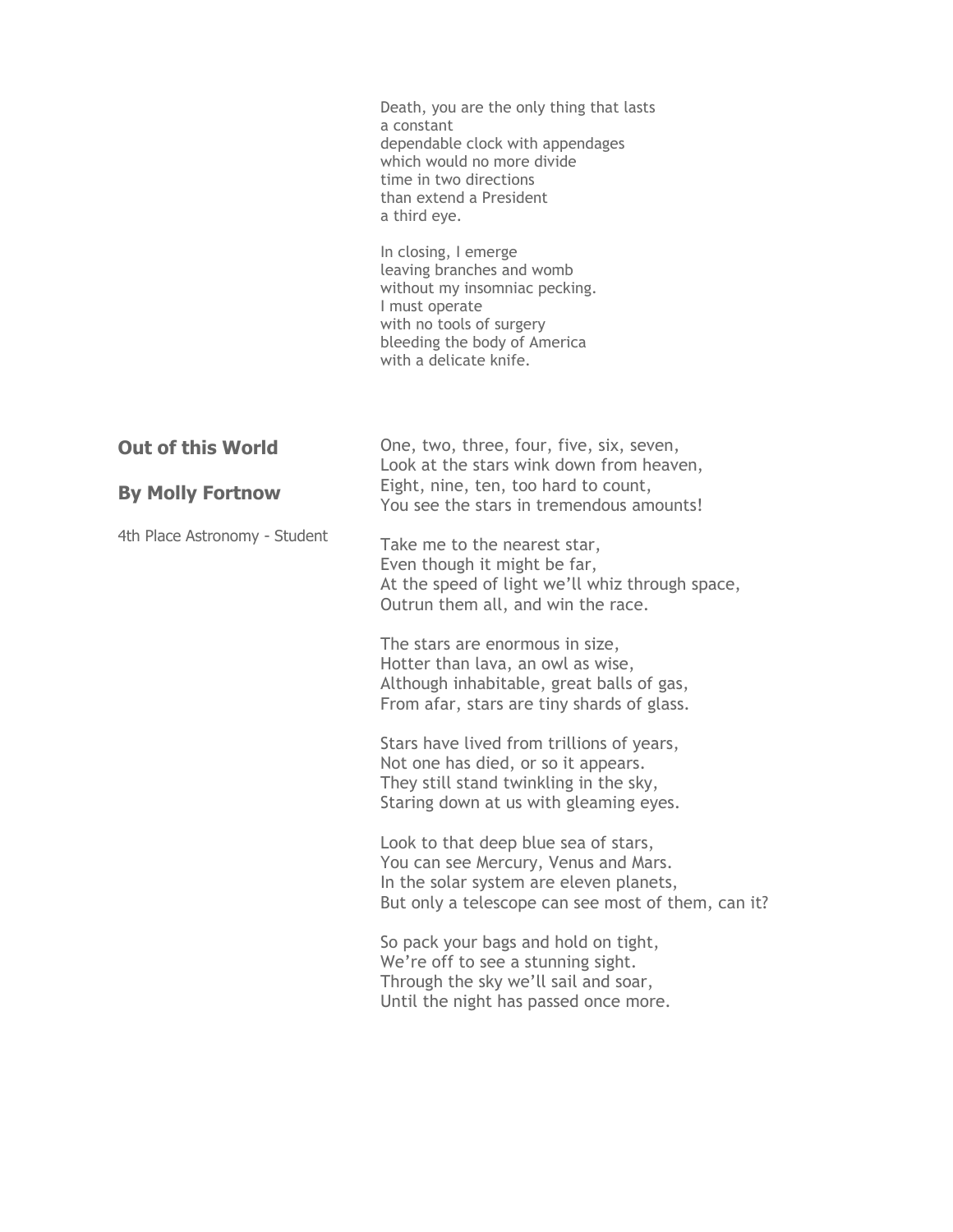## **Searching**

**By Bennett S. Preskill** 

4th Place Astronomy - Student

The Mars rovers are very unique They have their own technique Their names are Opportunity and Spirit Searching for life as if they were near it



Sam Dotson, Artist

| <b>There's No Place Like</b> |  |  |
|------------------------------|--|--|
| <b>Space</b>                 |  |  |

#### **By Grace Rhoades**

Honorable Mention - Student

There is no place like space The milky way shining prettier than ever Pluto crying on way out there Neptune laughing with Uranus on its side The big red dot making a mess Martians hiding behind a rock Venus shielding himself from the Sun Oh there is no place like space

### **The Sky**

**By Amy Rogin** 

Honorable Mention - Student

The skies, the skies where the sun will rise Way above your eyes, The beautiful skies. The murky the milky The sunny and smoggy The dark and the light My beautiful skies.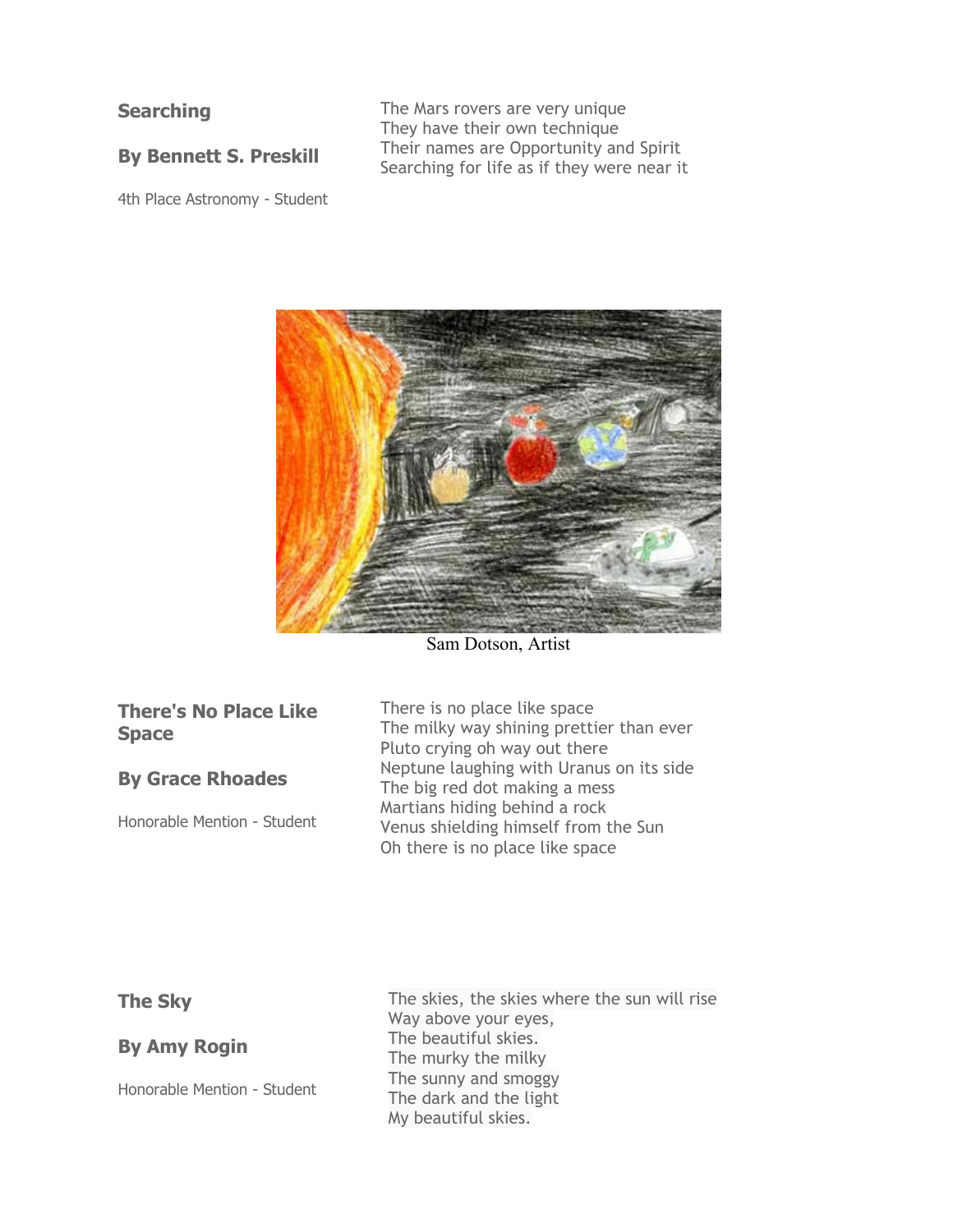How I would love to fly o so high and touch the sky

Stars twinkling and twirling, dancing in the night Sprinkled and mingled a lover's delight. One here, one there but always one no matter where, Each more valuable than the next Although some of them are so far, I still love them all.

| ٠<br>٠<br>. . |  |
|---------------|--|
|---------------|--|

The sun is a rose petal The sun is so hot it melts metal.

# **By Blaise Macys**

Honorable Mention - Student

The sun is a star A star is like a tiny ant.

The sun plays tag with the stars.



Joy LaCalamita, Artist